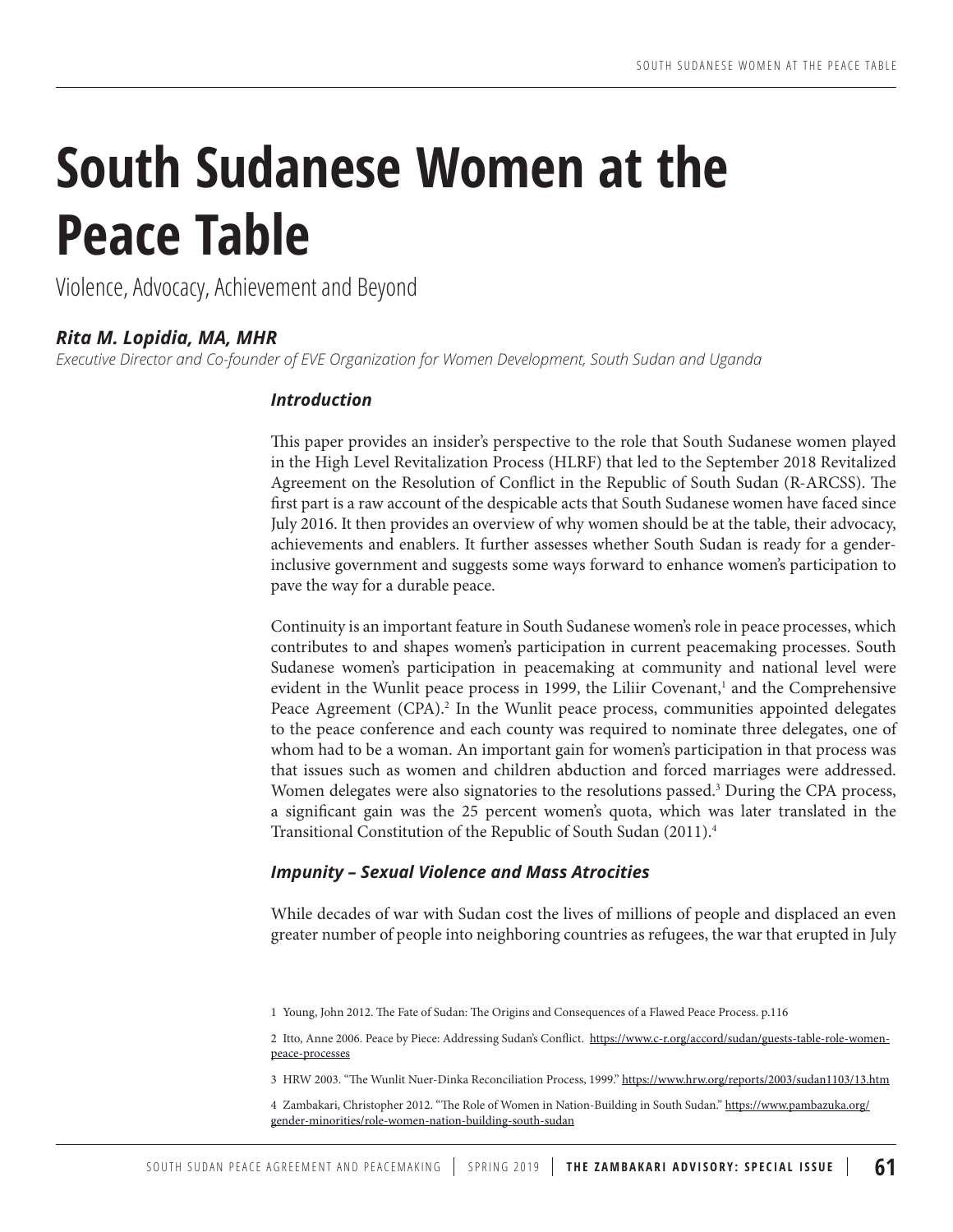2016 has been much more ruthless and fought with greater impunity. It has been characterized by extremely brutal accounts of mass atrocities and sexual violence committed with high levels of impunity. It must be recognized that the majority of citizens who suffered the consequence of this brutality are women and children, not sparing foreign nationals.5

The sexual violence inflicted on women and children<sup>6</sup> portrays a disturbing picture of South Sudan to the world. In Unity State a six-year-old girl was gang-raped while elderly and disabled villagers were burnt alive in their huts.<sup>7</sup> The author has personally listened to first-hand stories of victims in South Sudan and the refugee camps in Uganda. In Gudele-Juba, a suburb of the capital city for instance, armed men raped a young girl of 17 years in front of her parents; two years later she remains so traumatized, she has completely isolated herself from social interactions. Along the Juba, Lainya, Yei, Morobo, and the infamous Juba Nimule roads, properties have been looted, houses burnt down, women raped and gang-raped, killed and maimed, and their men killed in their presence. In September 2018, a woman in Agok camp in Wau, a city in northwestern South Sudan, narrated how she was brutally beaten and raped at gunpoint in Baggari (Western Bahr-el-Ghazal); by the time she arrived at Agok camp to seek medical attention, the wounds to her abdomen and hands were already septic. The conflict has separated families, resulting in many unaccompanied children loitering in the camps in Uganda without a future. In November 2018, women in the Bidi Bidi Refugee Settlement, a refugee camp in northwest Uganda and one of the largest refugee settlement in the world, reported cases of suicide, psychological breakdown, and drugs and substance abuse among girls and boys.

These accounts were evident in the April 2018 UN Secretary General report on conflict-related sexual violence, which listed state actors in South Sudan among those responsible for committing acts of rape. This followed a high-level dialogue in Juba in September 2016, in which highlevel government officials articulated the need to address impunity.8 Both clearly indicated the deliberate failure of the military to exercise restraint and discipline. Perpetrators of grave violations remain free, and it is these armed men, some who have committed atrocities, who are rewarded with a seat at the peace table. Women, despite doing the heavy lifting of the burden of keeping families and having an essential role in building peace, only have a small space at the peace table.

#### *Why Should Women Be at the Peace Table?*

In South Sudan, similar to other parts of the world, women are largely underrepresented in peace processes. Throughout the Intergovernmental Authority on Development (IGAD) led peace process from early 2014 and the 2017 High Level Revitalization Forum (HLRF), women activists have tirelessly lobbied to be accredited to the process and called on parties to include women in their delegations. However, women activists faced entrenched opposition by some mediators and warring parties. This is not new; from the CPA days, repeated requests from civil society and women groups for formal or observer status in the negotiations were rebuffed.<sup>9</sup> In 2014, before women could be granted observers status, a women's activist had to resort to an unconventional approach for women to gain access: she locked up one of the IGAD secretariat staff and threatened to harm her if the Special Envoys did not provide a guarantee of women's inclusion in the process. While this is not best practice, and although she was eventually jailed in Ethiopia and declared persona non grata, her act led to the South Sudan Women's Bloc being a signatory to the Agreement on the Resolution of Conflict in South Sudan (ARCSS) in 2015.

The Security Council Resolution 1325 (SCR1325)<sup>10</sup> and the African Union Protocol on the Rights of Women in Africa acknowledge women's experiences in conflict and their proactive role in building peace and preventing conflict. South Sudanese women activists equally possess skills and

10 United Nations Security Council (UNSC). 2000. Landmark resolution on Women, Peace and Security. United Nations Security Council (UNSC), accessed Jan. 6<sup>th</sup>, 2019. http://www.un.org/womenwatch/osagi/wps/.

<sup>5</sup> Burke, Jason 2018. South Sudan soldiers jailed for murder and rape in hotel attack https://www.theguardian.com/world/2018/sep/06/south-sudan-soldiersjailed-for-and-in-hotel-attack

<sup>6</sup> HRW 2016; South Sudan: Killings, Rapes, Looting in Juba https://www.hrw.org/ news/2016/08/15/south-sudan-killings-rapes-looting-juba

<sup>7</sup> Burke, Jason 2018. South Sudan soldiers jailed for murder and rape in hotel attack https://www.theguardian.com/world/2018/sep/06/south-sudan-soldiersjailed-for-and-in-hotel-attack

<sup>8</sup> UNDP,2016. High-Level Dialogue Held in South Sudan to Address National Action Plan on Ending Impunity for Sexual and Gender-Based Violence http:// www.ss.undp.org/content/south\_sudan/en/home/presscenter/articles/2016/09/29/ high-level-dialogue-held-in-south-sudan-to-address-national-action-plan-onending-impunity-for-sexual-and-gender-based-violence.html

<sup>9</sup> Young, John 2012. The Fate of Sudan: The Origins and Consequences of a Flawed Peace Process. p.109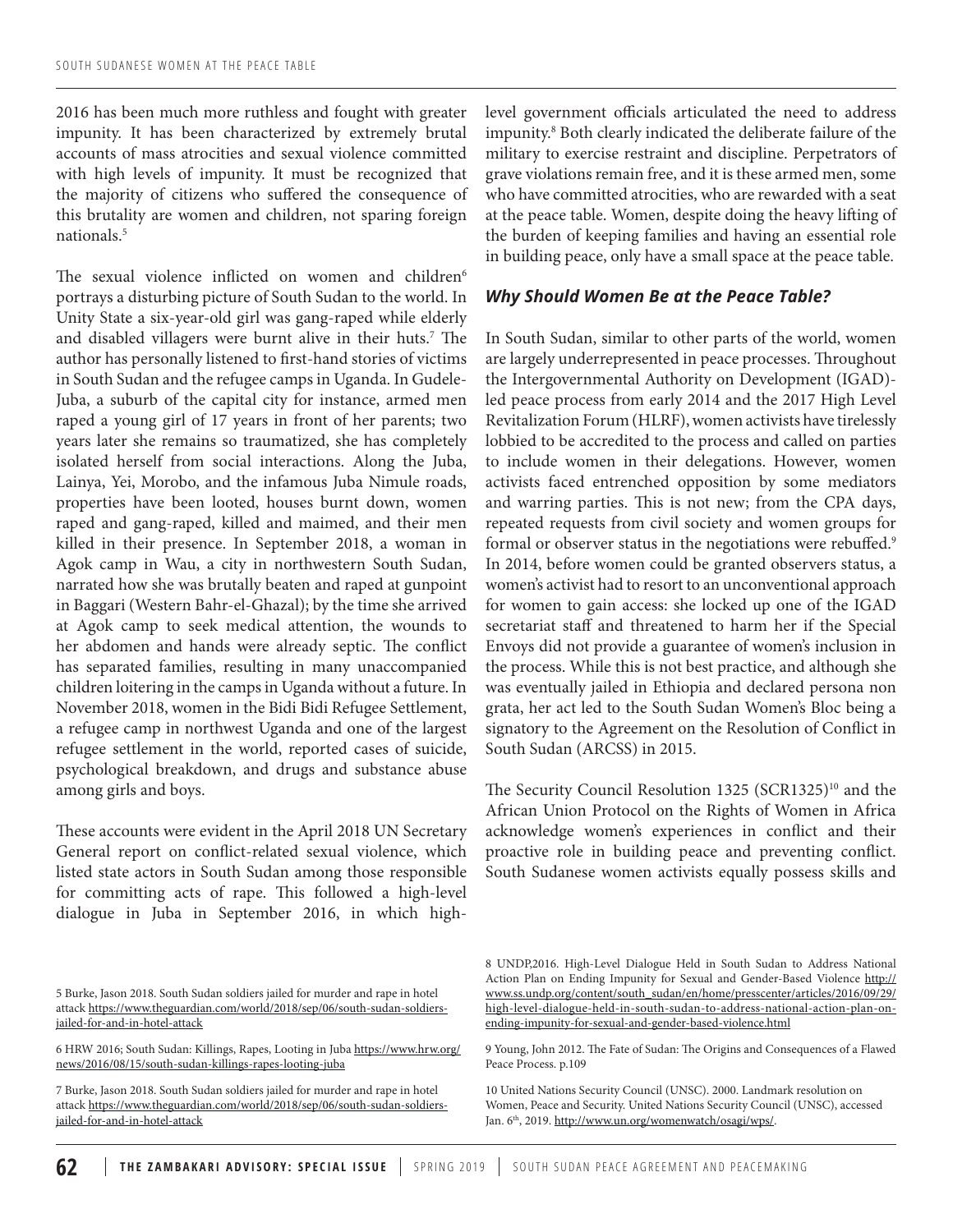competence that benefit peace processes. Women bring perspectives that broaden the agenda beyond powersharing negotiations, including issues such as civilian protection, accountability, reparation and in some instances de-escalate tension between the parties. Furthermore, in the context of South Sudan where more than 50 percent of the population is female, it is unjustifiable to decide on their behalf without their inputs. Participation of South Sudanese

women in the peace negotiations is not merely for representation purposes or as many claim looking for positions, but to ensure that they contribute to finding solutions to the conflict. This is backed by evidence from the global study on the implementation of Security Council Resolution 1325 (2000), which confirmed that women's strong and influential participation in peace processes and implementation of peace agreement is critical in sustaining peace.<sup>11</sup>

*In the context of South Sudan, where more than 50 percent of the population is female, it is unjustifiable to decide on their behalf ...*

#### *The Silence was Deafening and too Long – Women's Advocacy Efforts*

After almost a year of silence from the region and international community since violence erupted in July 2016, IGAD launched the High Level Revitalization Process (HLRF) in June 2017.<sup>12</sup> During this period, as the situation degenerated and the space for civil society shrank with threats and the killings of journalists, the women of South Sudan were on advocacy missions traversing the globe from Juba to Addis Ababa, Brussels, New York and Washington. Women knew exactly what they were advocating for because they were prepared before the violence erupted; they had a strategy developed before the ARCSS (2015) was signed. The strategy had two scenarios; scenario one was what women could do if peace was agreed, and the second was what could be done when things fell apart.<sup>13</sup>

In October 2016, to set the stage for advocacy, Eve Organization, one of the largest womenled organization devoted to the peaceful empowerment of women in South Sudan and Uganda, $14$  held a peace dialogue in Nairobi to analyze whether the ARCSS (2015) was still relevant.<sup>15</sup> This was followed by an address to the UN Security Council in October  $2016^{16}$ 

12 Communique of the 31st extra-ordinary summit of Igad assembly of heads of state and government on South Sudan, https://igad.int/communique/1575-communique-of-the-31st-extra-ordinary-summit-of-igad-assembly-of-heads-of-stateand-government-on-south-sudan

13 South Sudan women experts' conference http://evesouthsudan.org/

14 EVE Organization for Women Development was established in August 13, 2005, in Sudan and in 2008 in South Sudan and 2017 in Uganda. EVE Organization's Head Office is in Juba South Sudan, with a liaison Office in Khartoum, Sudan, and a regional office in Kampala, Uganda. In South Sudan, the Organization operates in five states. Central, Eastern and Western Equatoria states, Western Bahr el Ghazal and Jongolei State. In Uganda, the organization runs projects in Kiryandongo, Rhino and Bidibidi with a possible expansion to Adjumani. These operating locations were selected based on EVE Organization's interest of engaging women mostly South Sudanese and developing a strategic stronghold to address the challenges facing women in South Sudan.

15 Is the ARCSS (2015) still relevant? http://evesouthsudan.org/index.php/news/116-is-the-agreement-for-the-resolution-ofconflict-in-south-sudan-still-relevant

16 NGO working Group on Women, Peace and Security https://www.womenpeacesecurity.org/resource/statementunsc-wpsopen-debate-october-2016/

<sup>11</sup> Preventing Conflict, Transforming Justice and Securing Peace: A Global Study on the Implementation of United Nations Security Council resolution 1325 http://www.europarl.europa.eu/meetdocs/2014\_2019/documents/femm/dv/unw-globalstudy-1325-2015\_/unw-global-study-1325-2015\_en.pdf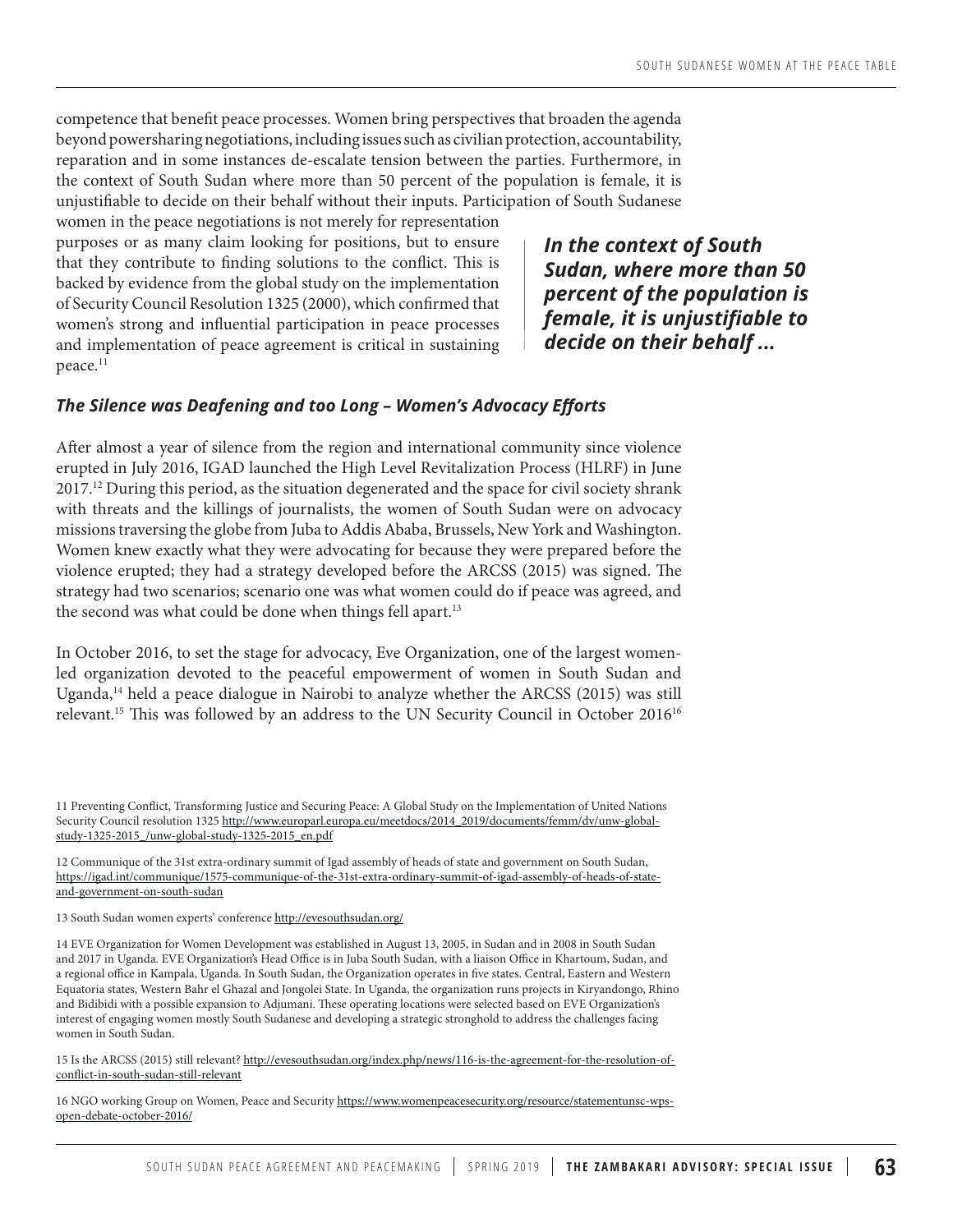and bilateral meetings on peace, justice and accountability, arms embargo and targeted sanctions. Women at different forums warned of all-out war in South Sudan if the regional and international bodies did not intervene.<sup>17</sup> In March 2017, another statement was made at the UN Security Council<sup>18</sup> and, between January and May 2017, women activists held several meetings, consultations and bilateral meetings at the African Union in Addis Ababa taking policymakers to task on South Sudan.19 At the national level, women organized protests marches and called on African leaders to act.<sup>20</sup> These advocacy efforts did not go unheard and contributed to the revitalization process.

# *South Sudanese Women at the Table and Achievements*

In August 2017, prior to consultation with stakeholders, IGAD convened a workshop of 22 independent high-level South Sudanese experts in Bishoftu, Ethiopia to deliberate on a way forward in revitalizing the ARCSS.<sup>21</sup> Only four of the participants were women, and among other recommendations, they advised that women be adequately represented in the revitalization process. The discussion further developed at Entebbe (Uganda) in September 2017 where the South Sudanese women activists came for a meeting on the HLRF convened by Eve Organization. This led to the birth of the South Sudan Women Coalition for Peace, eventually a signatory of the R-ARCSS. This Coalition brought together over 50 South Sudanese women organizations from within South Sudan, Kenya, Uganda and Egypt including ones representing refugee women. The Coalition opened up the space for women organizations to take part in the revitalization process as direct negotiators and as a technical support team, improving coordination between the women activists and other groups. It called for

17 South Sudan at "tipping point" warns woman activist https://news.un.org/en/ audio/2016/10/618692

18 UN Security Council Briefing on South Sudan http://www. womenpeacesecurity.org/peacebuilder-resource-un-security-council-briefingsouth-sudan-betty-sunday-march-2017/

19 South Sudan 2013 - present https://crisisaction.org/our-work/south-sudan/

20 African Leaders must take action to silence the guns in South Sudan https:// www.theeastafrican.co.ke/oped/comment/African-Union-silence-guns-South-Sudan/434750-4638664-2o5tt7z/index.html

21 IGAD meets in Ethiopia to revitalize South Sudan peace process https:// radiotamazuj.org/en/news/article/igad-meets-in-ethiopia-to-revitalize-southsudan-peace-process

women mediators and an increase of women in the IGAD Secretariat – leading to a number of gender experts in the IGAD Special Envoys Office and the Joint Monitoring and Evaluation Commission.

The 2017 HLRF saw an increase in female delegates compared to the 2015 process, with women accredited as full delegates, not just as observers. At the start of the HLRF in December 2017, the number of women delegates was only 11 out of 90 participants; this increased with the start of the political negotiation in February 2018 to 23 delegates. By the end of the Addis Ababa rounds of talks in May 2018, there were 39 women delegates among 120 participants.

Initially the objectives of the HLRF were to restore a permanent ceasefire, ensure full implementation of the ARCSS, and revise realistic timelines and implementation schedules towards democratic elections at the end of the Transitional Period, but women's presence led to change of the agenda of the HLRF from reviewing timelines to opening the ARCSS for a holistic discussion. This was due to the fact that, first, the admission of the South Sudan Women's Coalition as a prominent actor in the process allowed for more seats to be allocated to the women in the different mechanisms for the implementation of the R-ARCSS, and second, the significant gains in chapter one, which included the 35 percent women's quota and the position of the vice president. These changes affected the other chapters of the R-ARCSS, which had to be opened for discussion. Other significant gains for women during the HLRF included the devolution of power to lower levels; the opening of humanitarian corridors articulated in both the cessation of hostilities and in the R-ARCSS; the protection of women, children and people with special needs; and accountability for offences of sexual violence, justice for crimes committed during wartime and reparation.

#### *Enablers for Women Participation in the HLRF*

There were factors that facilitated the participation of women in the High Level Revitalization Process (HLRF). First, at the start of the HLRF, a few women activists were invited to the process and were repeatedly reminded that they were invited in their individual capacities as women experts. However, these few women rejected being considered solely as individuals and instead insisted for more space for other women. This underscores the importance of ensuring that women who get access to the table are connected with the wider women's movement and can open up the space for more women representatives to add pressure. Numbers do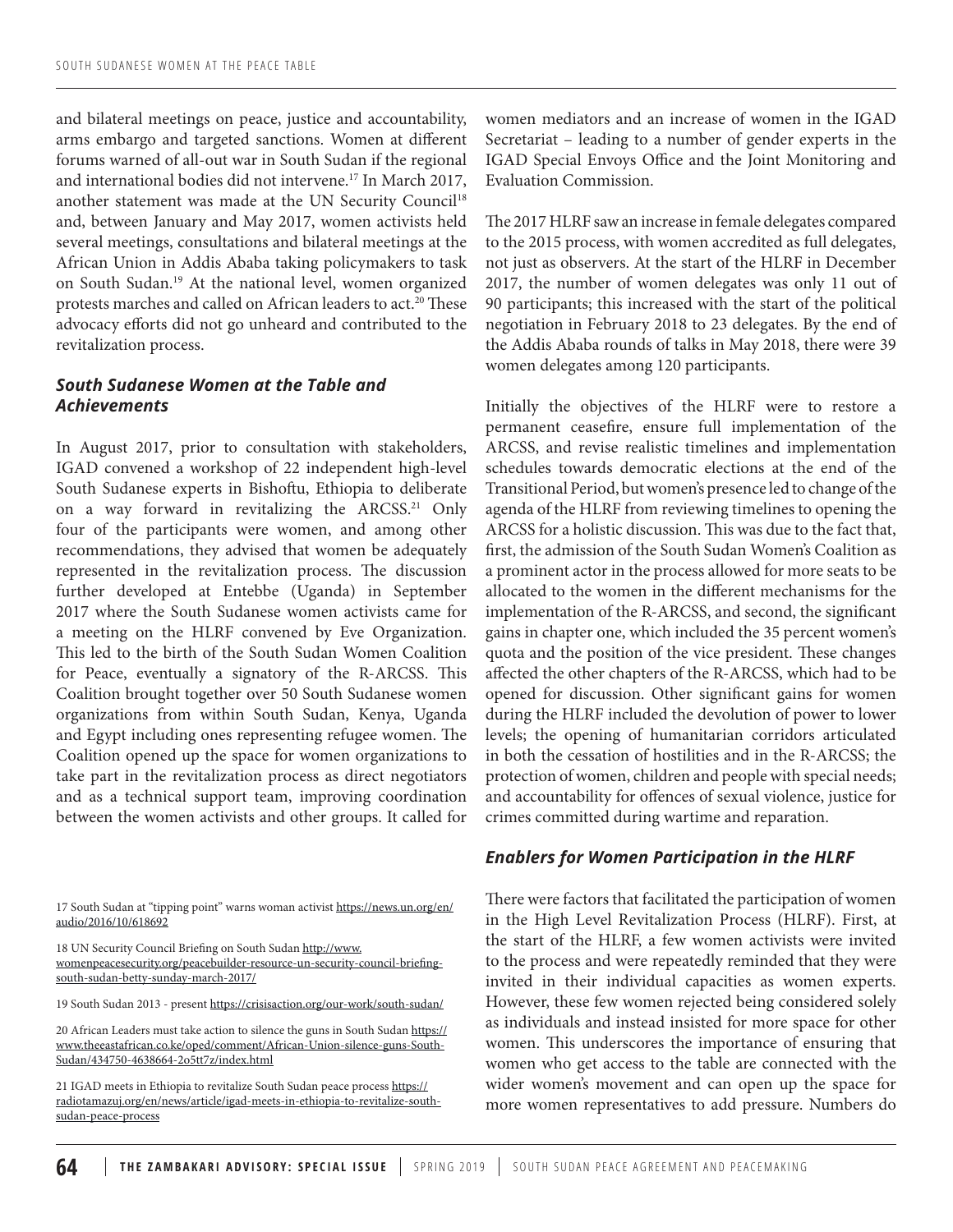matter in peace processes. In the case of the HLRF, women were able to even get in their technical support team, which acted as the support mechanism for performing analyses.

Second, prior advocacy and consultations were crucial, with advocacy working in spreading the plight of women. As a result, it was not only women calling for inclusion and pressuring the parties and mediators, but this was echoed by the region and the guarantors to the agreement. For instance, the AU Commission Chairperson, Mr. Moussa Faki, has been outspoken on South Sudan and on the rights and participation of women throughout the HLRF.

Third, with the formation of the South Sudan Women's Coalition, women from the region including the refugees were able to meet more than five times in Entebbe (Uganda)

to analyze progress, review strategy, bond and get feedback from the wider fraternity, and develop documents before each phase of the talks. This enabled women to be on top of the agenda, prepare substantial feedback, and heighten advocacy

and pressure around the negotiations.<sup>22</sup> Women during the HLRF always had written submissions and this allowed for gender to be debated for the first time in a plenary for more than half-an-hour.

Fourth and most important was the flexibility of the IGAD's special envoy for South Sudan, H.E. Ambassador Dr. Ismail Wais, who acts as the chief mediator to the process. In comparison with the peace process in 2015, the special envoy was available and accessible. Women didn't relent but took full advantage of that, while he had been tough on women, he was also considerate as the submissions and argument of women were convincing.

Fifth, funding, although not sufficient, was available. Individual contributions, membership fees from the coalition and support from partners such as the Norwegian People's Aid, Cordaid, The United Nations Entity for Gender Equality and the Empowerment of Women (UN Women), the Berghof Foundation, Crisis Action, Oxfam and the Global Network of Women Peacebuilders enabled women activists to meet, travel to Addis Ababa and Khartoum, as well as access corridors in the region and globally.

## *Is South Sudan Ready for a Gender Inclusive Government?*

The author notes that this is not a comprehensive analysis – more in-depth research might be required to dissect these factors further. However, while the vision of South Sudanese women of gender equality and an inclusive society is not so far from reach, it is being challenged by a number of factors. First are the grips of patriarchy that constantly yearn to reduce women to traditional and subordinate positions or censor them as contributors to peace. First-hand accounts from both the CPA and the HLRF suggest that women's sense

*... it was not only women calling for inclusion and pressuring the parties and mediators, but this was echoes by the region and the guarantors to the agreement.*

of agency is often undermined, particularly when it comes to the implementation of agreements or articles of the constitution and policies that promote women's rights and participation. For instance, the Transitional Constitution

(amended 2015) clearly mandated government institutions to promote women's participation by at least 25 percent; however, since independence in 2011, the 25 percent women quota has not been fully implemented. This is due to a lack of political will and the patriarchal nature of noncompliance with policies that promotes women's participation. In some cases where this provision has been implemented – such as in the executive branch – it is noted that women were appointed in service-oriented institutions that resembled stereotypical traditional roles: no woman has been appointed to key ministries such as interior, finance, petroleum, defense or foreign affairs. In December 2015, when the 28 states were formed, the president appointed all male governors to the states, $23$  citing that the situation was "too dangerous" for women as they might be kidnapped.

These patriarchal underpinnings surfaced during the High Level Revitalization Process (HLRF). Its undertones were portrayed through sentiments such as "spaces like these are too harsh for women to be in." While women were able to

22 South Sudanese women demand representation on peace talks http://www. africanews.com/2018/05/22/south-sudanese-women-demand-representation-onpeace-talks//

23 Gurtong, 2015. Kiir Appoints Governors Of 28 Newly Created States. http://www.gurtong.net/ECM/Editorial/tabid/124/ctl/ArticleView/mid/519/ articleId/18209/Kiir-Appoints-Governors-Of-28-Newly-Created-States.aspx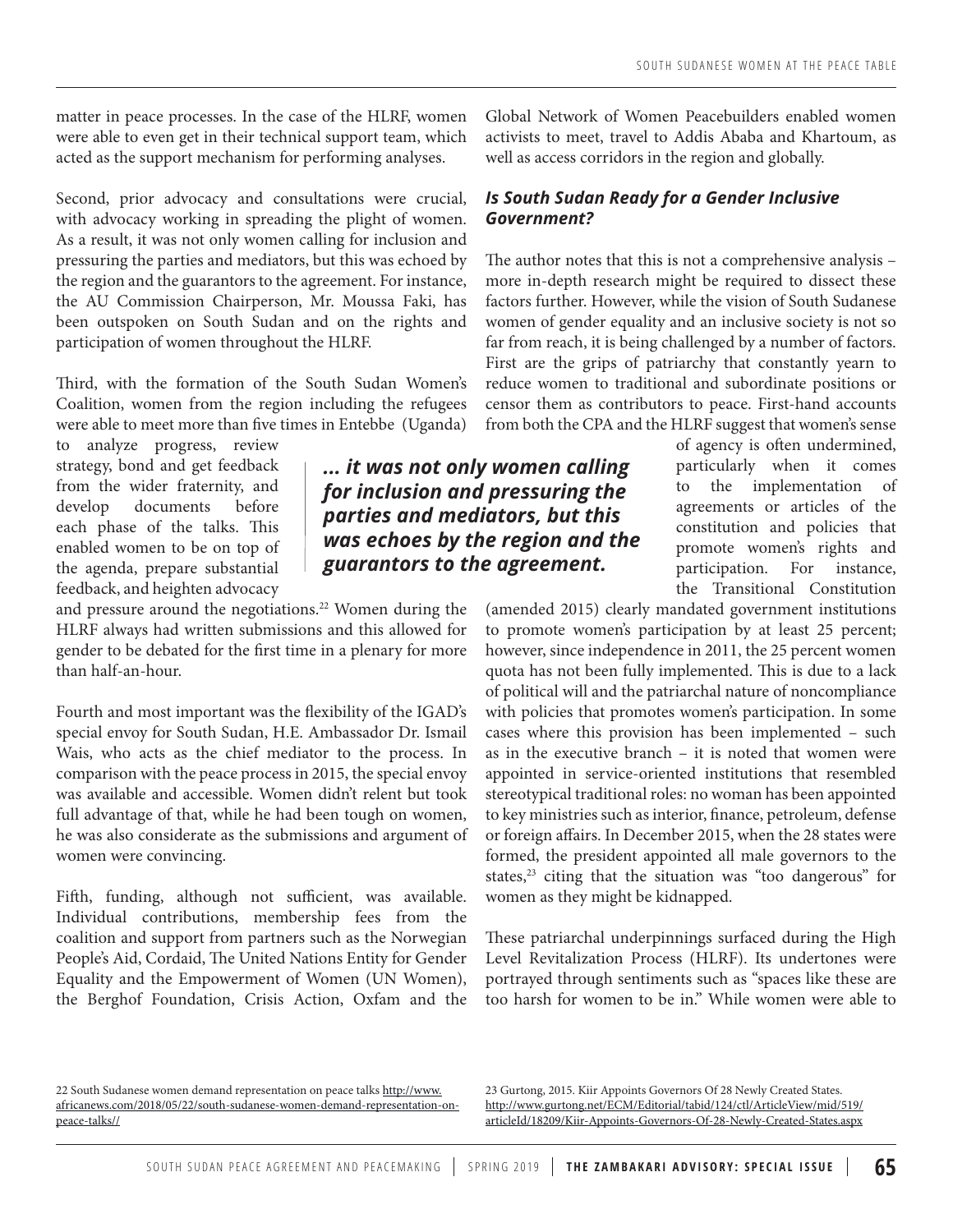make gains during the HLRF, it is clear that not all of the male counterparts in the process believe that women should be in these high-level spaces, although most were tolerant to avoid being tagged "the bad guy" who does not support women's participation in the 21st century. Patriarchy resurfaced during the reconstitution of the mechanisms and institutions that oversee and monitor the implementation of the R-ARCSS. All parties to the conflict including the incumbent Transitional Government of National Unity (TGONU) fell short of fulfilling the 35 percent women's representation in the implementation mechanisms, despite articles in the R-ARCSS requiring women's representation at all levels, with the parties agreeing in principle to the 35 percent quota at all levels of governance.

Second is the representation of women in political parties; the HLRF was an opportunity especially for women politicians to strategically position themselves and emerge empowered from the process, but only a handful took advantage of that. Women activists were instead dominant in all the spaces and more engaged than the women politicians: it is important to note that while women activists pushed for the 35 percent women quota, this quota can only be filled by women from the political parties. Activists were on the forefront of pressuring parties to open the space for women politicians; the special envoy for South Sudan was going after parties with invitations specifically stating that out of three delegates one must be a woman. At a certain stage during the process, most parties complied, and more women politicians were seen in the process. But did they engage? Unfortunately, most of them were a "window dressing." This act risks disempowering women and the gains already made. It can, however, be argued that some of these parties either do not have the women cadres for such a high-level process or were unwilling to invite qualified – that is, women who understand the political context and dynamics in the country, good public speakers and able to rigorously engage in a highly powered and tense space – women cadres.

This argument is not to simplify the reality and the consequences of the years of conflict on South Sudanese women. This certainly needs to be addressed through a long-term strategy. However, in a short term, there is a serious need to dispel the myth that politics is a space for men and challenge the misconception of victimhood. A vital barrier that needs breaking is the attitude of many women politicians who wait to be invited or things to be done for them. Women politicians need to be forthcoming, proactive, savvy and unapologetic in demanding their spaces.

# *Women politicians need to be forthcoming, proactive, savvy and unapologetic in demanding their spaces.*

So, can South Sudan achieve a gender inclusive government? Since independence, South Sudan has showed interest and has been somehow positive to the idea of allowing women to participate in public life. With the quota system, the country has the potential to set records of gender-inclusive governance in the region. However, the struggle for gender equality is definitely one that will continue to

encounter opposition. It is vital that despite the challenges, it can gradually be accomplished through a series of deliberate strides. The transitional period, in the event the agreement holds, provides a strategic opportunity to take advantage of short-term gains. First, it is an opportunity for women to also align themselves with the political waves of change. There is a need for a rigorous political awareness and capacity building among women to take full advantage of the quota system and the constitution review process, and to prepare for elections at the end of the transition. Second, there should be an attempt to open gender dialogue between women and men to address the concerns of both genders, and generational and cultural discrimination. This sort of dialogue can help to close gender gap. Thirdly, there is a